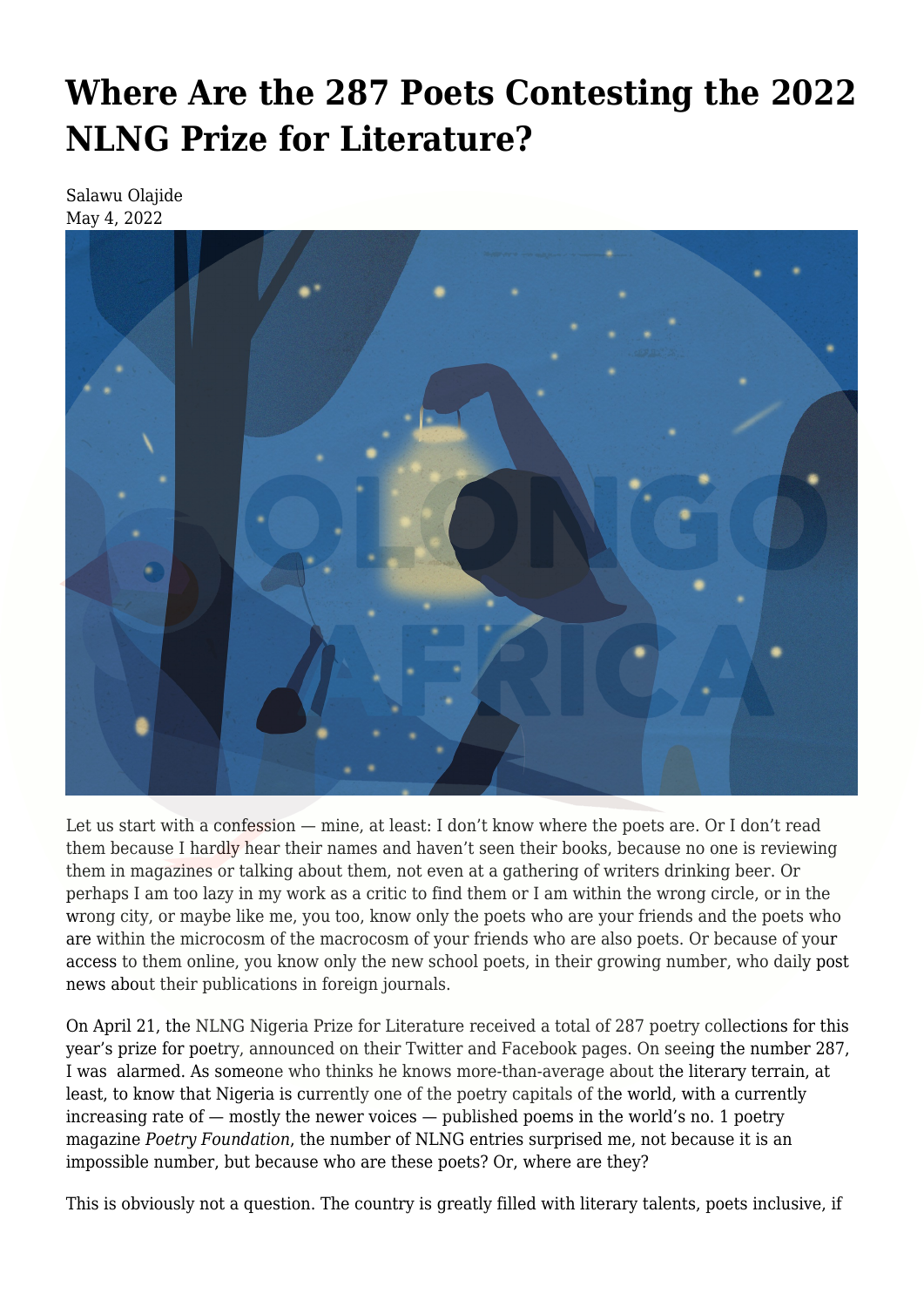not a bludgeoning number of them. And since the NLNG prize accepts works published within the last four years of any current category, 287 is not a high number. However, it is as if this amount of poetry collections has risen from oblivion into our consciousness. For anyone who's paid any attention to the poetry landscape in the last four years, would have innocently goofed if he was certain the number of collections out there isn't this much.

Now this is the problem: save for a few popular collections—and almost an all-male list at that—our current literary terrain suffers an accessibility and visibility plague for published works. It is worse for poetry (more on this later). As a result, writers or poets and their works battle below the stage, no matter how acclaimed some of these works are, waiting for the grace of awards, prize nominations, or lady luck, to be known to a larger audience. (Only recently, Emmanuel Iduma, one of Nigeria's best prose stylists, was considered "obscure" because of the lack of visibility within the community.)

But even waiting in purgatory, to be finally known or heard of  $-$  and we won't know many of these collections; only 9 will make the NLNG longlist — is the question of the work our poetry performs in the larger imagination of our literary society. This much poetry works means varying representations, motifs, mapping of ideas, artistic and philosophical statements, politics, and landscapes painted by these writers, forming a grand mosaic of our place as a people today. This is why it is important we know our poets. These 287 poets. Recently, I enjoyed reading Ismail Bala's [review](https://shamsrumi.com.ng/2021/09/13/hymn-of-praise-a-review-of-abdullahi-ismailas-songs-of-silence-ismail-bala/) of a poet I'd never heard of, Abdullahi Ismaila (his 2021 published *Songs of Silence*), where Bala's criticism is very enriching in understanding the locus of the poet; even more, bringing the country into context through the poet's work.

This is the gift of art. It is the gift of poetry, too. In enabling us to see. But we suffer accessibility to this gift — it is why we cry: who are these poets? When I shared a post online (Facebook) about this, Nigerian linguist and poet Kọ́lá Túbọ̀sún [showed](https://web.facebook.com/blacdialect/posts/5185377338187343) his surprise too; his comment: 'I'm equally surprised that that many collections have been published in the last four years. A question of accessibility is a crucial one that needs to be asked year after year. If this much is coming out and no one knows about them, there's a problem somewhere.'

What is the problem? Did my answers in the beginning of this essay give a hint? Our almostdisarrayed publishing industry adds to this problem, too. In the last decade, a vacuum has replaced the enthusiasm of publishers, promoters, and even reviewers, due to a lack-of-reward loop or even recognition in the whole idea and business of the written word. The bustle has dwindled, the disappearance of the writing world gradually taking place.

So some of these poets and their books we don't know of are mostly from small presses, vanity publishing and self-published works — and I daresay, even from roadside printing presses. The few copies published or printed remain with family and friends or perish in purgatory. They make up a good number of the NLNG entries.

But why have major Nigerian publishers refused to publish poetry, which I think is also part of the problem of visibility? They all seem to incorporate this preemptive in their submission guidelines: 'Please, we do not accept unsolicited poetry manuscripts.' Are the submissions always awful? Or is poetry so bad for business that they do this? I mean, how do we celebrate our poetry when the publishers who'll give it any traction at all don't want it? Or perhaps they don't understand their role in championing names?

I reached out to two major publishers concerning their disinterest in poetry manuscripts. The reply from one of the publishers is that they 'believe the audience for poetry isn't as large as the one for fiction. Its marketability, limited.' Bibi Ukonu of *Griots Lounge* who has been courageous in